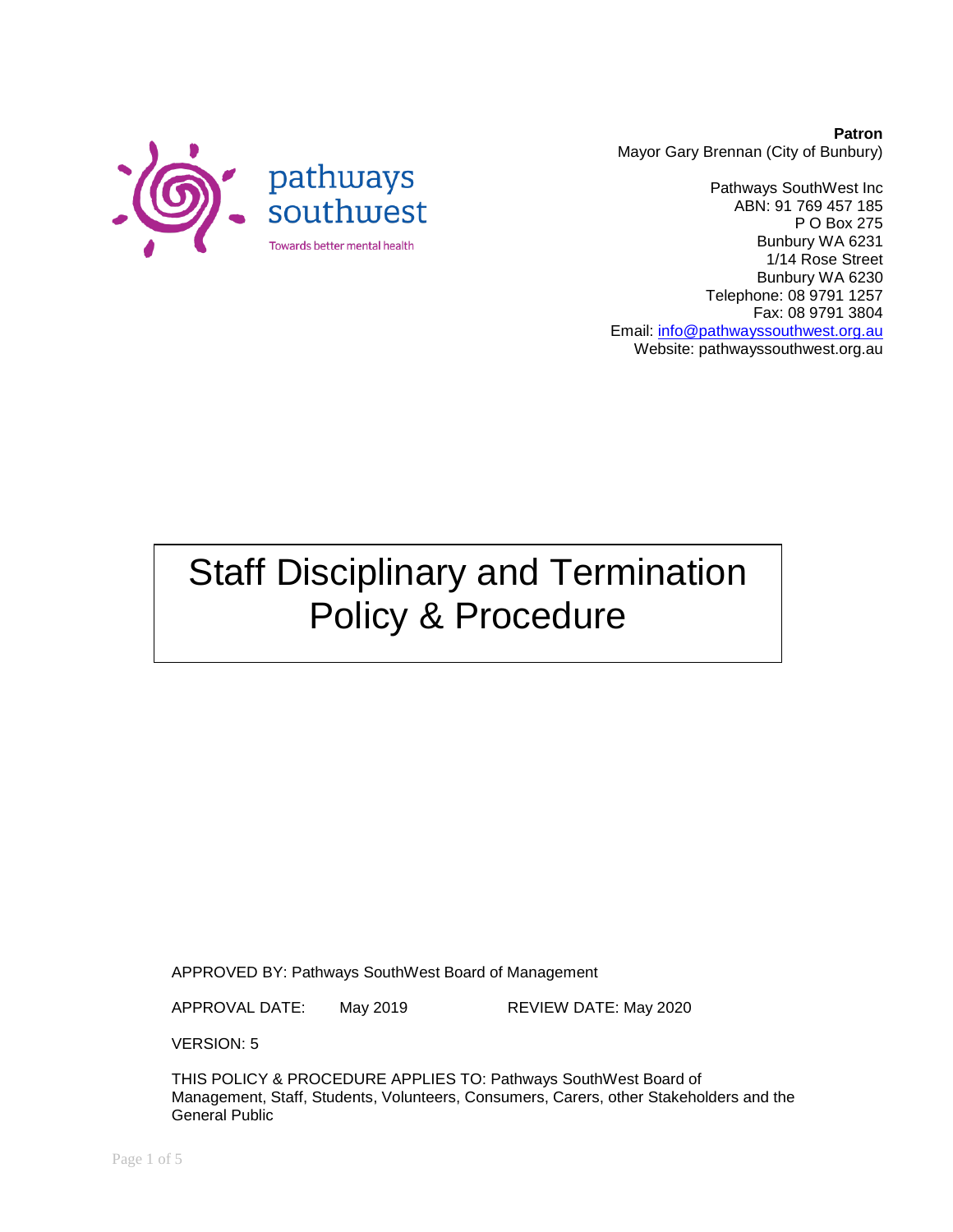# **Staff Disciplinary and Termination**

# **Policy & Procedure**

### **Policy**

This policy sets guidelines for implementing consistent disciplinary action for employees of Pathways SouthWest Inc (Pathways).

This policy and procedure applies when an employee has been identified as unable or unwilling to use skills to carry out tasks associated with a particular position competently. It also applies when employees have breached the organisation's policies or the Pathways SouthWest Staff Code of Conduct. The procedure provides staff with the opportunity to improve their performance through training and trial periods.

**Note:** The following procedure deals with repeated inappropriate staff behaviour, misconduct or minor offences. It does NOT refer to cases of serious misconduct, which would result in instant dismissal (see later section of this policy).

### **Procedure**

The procedure must be investigated immediately, and applied within seven days of an incident.

### **Step 1: Verbal Warning**

- 1. The line Manager will advise the employee as soon as possible of the offence, inappropriate behavior, breach of the organisation's policies or breach of the Staff Code of Conduct and provide them with an opportunity to discuss and respond to the issue or incident. The employee has the right to nominate a support person to attend the meeting with the employee.
- 2. The line Manager will then meet with the employee, outline the implications of their actions and seek an undertaking by the employee to change their behaviour. Any assistance the employee needs to change their behaviour will be identified and provided, where possible.
- 3. A date will be set to review the employee's behaviour. This will usually be one month from initial interview.
- 4. The line Manager will record a summary of this meeting, under the heading **Verbal Warning** on a File Note and place the file note in the employee's personnel file.

#### **Step 2: First Written Warning**

1. If, during the time of review arranged in step 1, the employee's behaviour continues to be unsatisfactory or inappropriate, there will be a further meeting with the employee. The employee has the right to nominate a support person to attend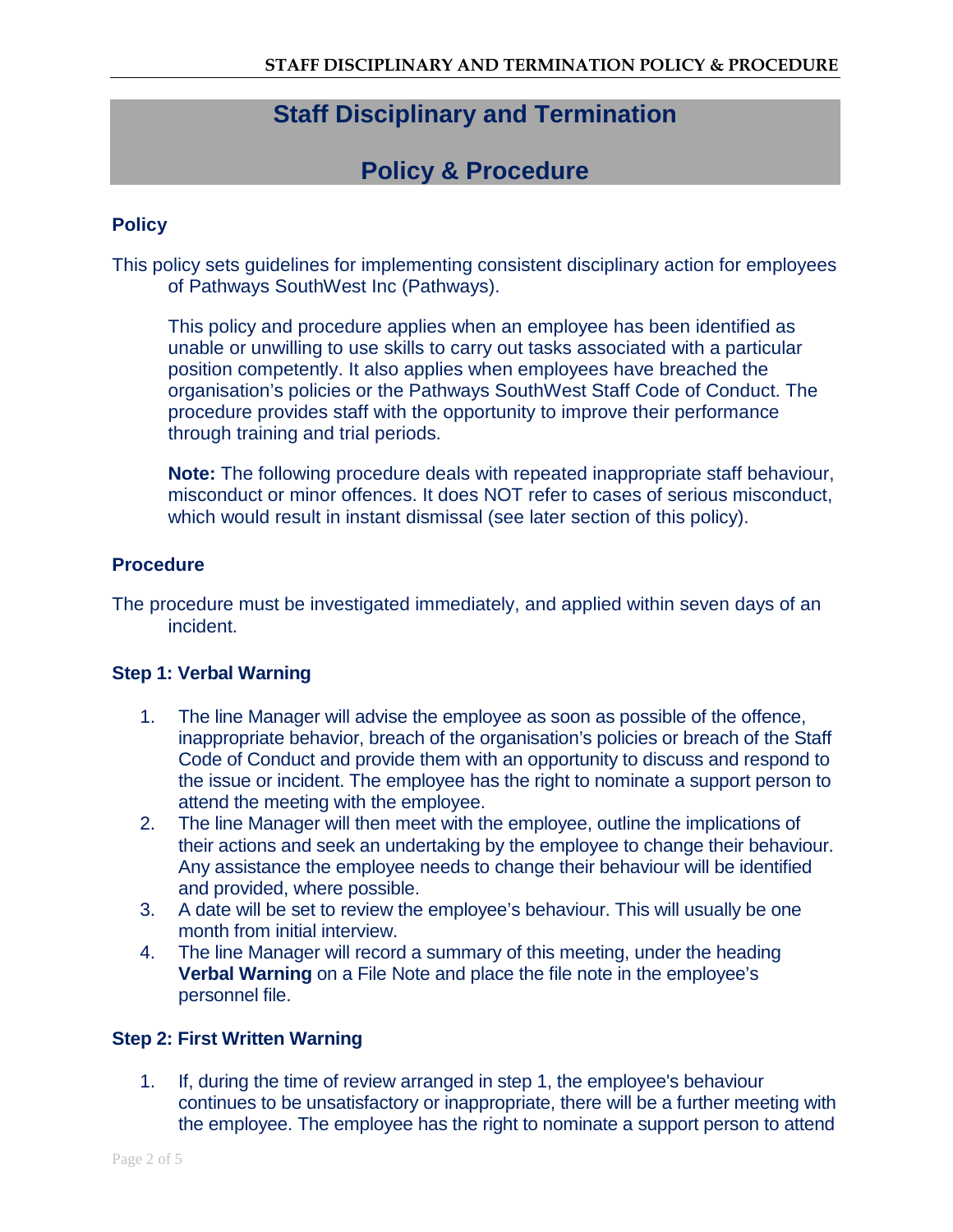the meeting with the employee. During this meeting, the line Manager will again stress the implications of the employee's actions and seek an undertaking by the employee to change their behaviour. Any assistance the employee needs to change their behaviour will be provided where possible. A date to review the employee's behaviour will be set – again, one month from the date of this meeting.

2. The line Manager will record a detailed account of this meeting, under the heading **First Written Warning** on a File Note. Both the line Manager and employee must sign the file note as a true and correct record of the meeting. The file note will be placed in the employee's personnel file.

## **Step 3: Second and Final Written Warning**

- 1. If, at the time of the review arranged in the First Written Warning meeting, the employee's behaviour continues to be unsatisfactory or inappropriate, there will be a further meeting with the employee. The line Manager will again seek an undertaking by the employee to change their behaviour. The line Manager will make it clear that this is a **final warning** regarding the inappropriate behaviour, and the implications of repeating this behaviour are **dismissal** of the employee.
- 2. The line Manager will record a detailed account of this meeting, under the heading **Second and Final Written Warning** on a File Note. Both the line Manager and employee will be required to sign the file note as a true and correct record of the meeting. The file note will be placed in the employee's personnel file.
- 3. If the behaviour is repeated after the final written warning is issued, the Chief Executive Officer will terminate their employment.

### **Step 4: Termination of Employment**

1. The Chief Executive Officer will record this outcome; actions will be instigated and recorded under the heading **Termination of Employment** on a File Note and the note placed in the employee's personnel file. The **Termination of Employment Procedure** specifies periods of notice that apply. The CEO will advise the President of the Board of Management of the decision.

## **Misconduct**

Misconduct can include:

- Failure to follow the policies and procedures of the organisation (providing the behaviour does not relate to an act of Serious Misconduct)
- Acting in an unsafe manner on the job
- Poor work performance
- Offensive behaviour, discrimination or harassment , such as telling jokes that may offend or transmitting offensive material
- Suspicion of illicit drug or alcohol use which may affect work performance
- Refusal or failure to obey reasonable directions from the management team.
- Inappropriate use of technology, electronic devices and social media.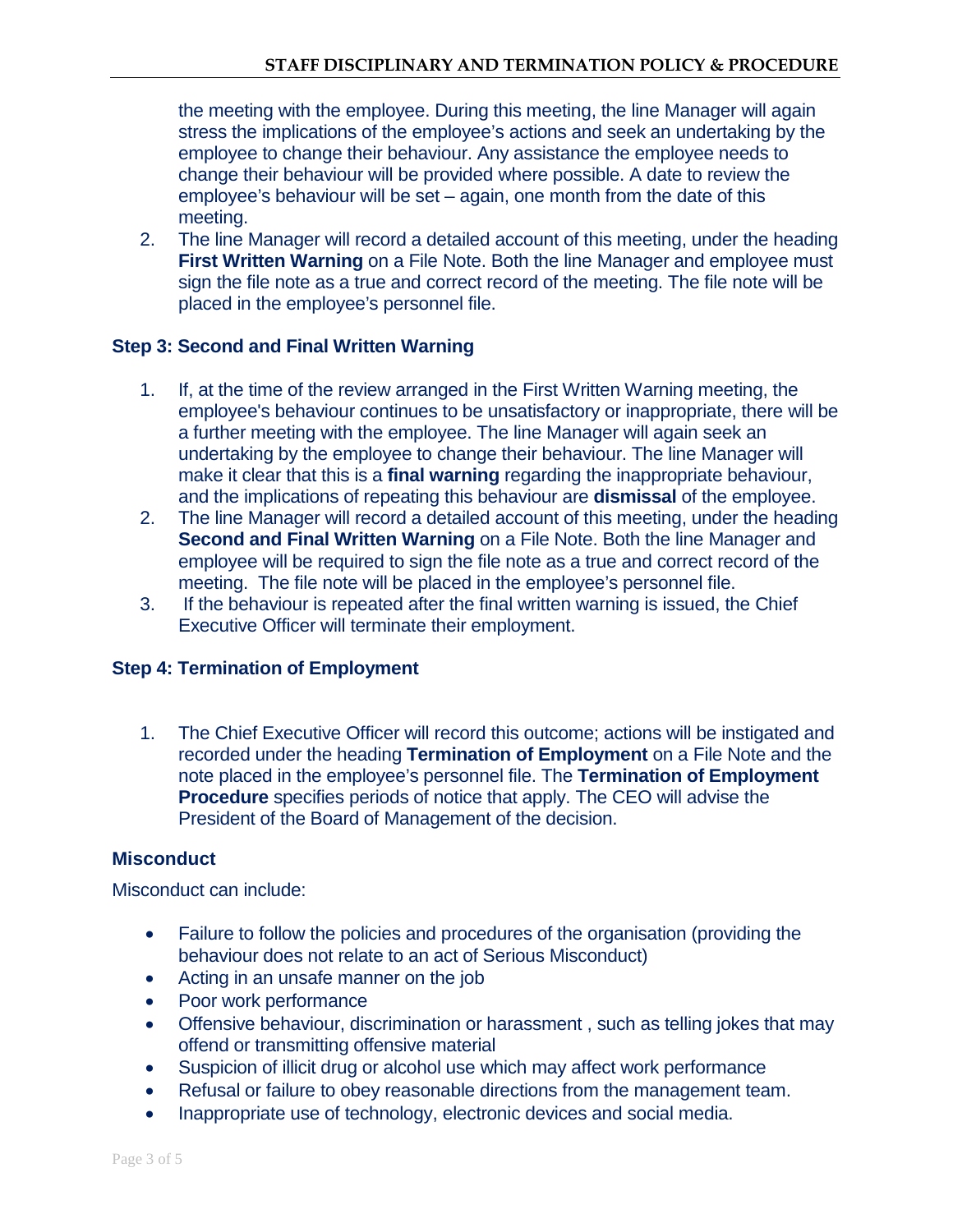#### **Serious Misconduct**

Acts of Serious Misconduct constitute a serious breach of the Pathways SouthWest's rules, which warrant the instant suspension of an employee, pending an immediate full investigation of the circumstances by the CEO.

Examples of gross misconduct include:

- Theft of property or funds from the organisation
- Willful damage of organisation's property
- Intoxication through alcohol or illicit substances during working hours
- Verbal, physical or sexual harassment of any other employee, client, volunteer or member of the Board of Management, particularly in respect of age, race, sex or religion
- The disclosure of confidential information in respect to the organisation to any other party without prior permission
- The disclosure of information concerning the Service User of the organisation other than the information that is necessary to assist Service User and to ensure their safety
- Carrying on a private business from Pathways SouthWest's premises or using the service's resources for private business
- Falsification of any organisation's records for personal gain or on behalf of any other employee
- Discrediting the organisation or members of its Board of Management
- Significant abuse of power which could include developing a sexual relationship with service users, a member of staff or a volunteer.

The CEO will undertake an investigation of the serious misconduct. Documentation and evidence will be collected and retained, and this will be outlined to the employee. If the serious misconduct is substantiated, the employee will be given notice in writing. The President of the Board will be advised of the dismissal.

Pathways SouthWest does not have to provide any period of notice for termination for serious misconduct. The employee must be paid any outstanding entitlements for time already worked and annual leave.

## **Termination of Employment**

Except in instances of serious misconduct warranting immediate suspension, the employer will give notice in writing as specified below, or payment in lieu of notice, to any employee whose employment is to be terminated. In accordance of the Award Where the employee has been employed:

- less than 1 year, 1 week's notice must be given
- 1 year and up to the completion of 3 years, 2 weeks' notice must be given
- 3 years and up to the completion of 5 years, 3 weeks' notice must be given
- 5 years and over, 4 weeks' notice must be given